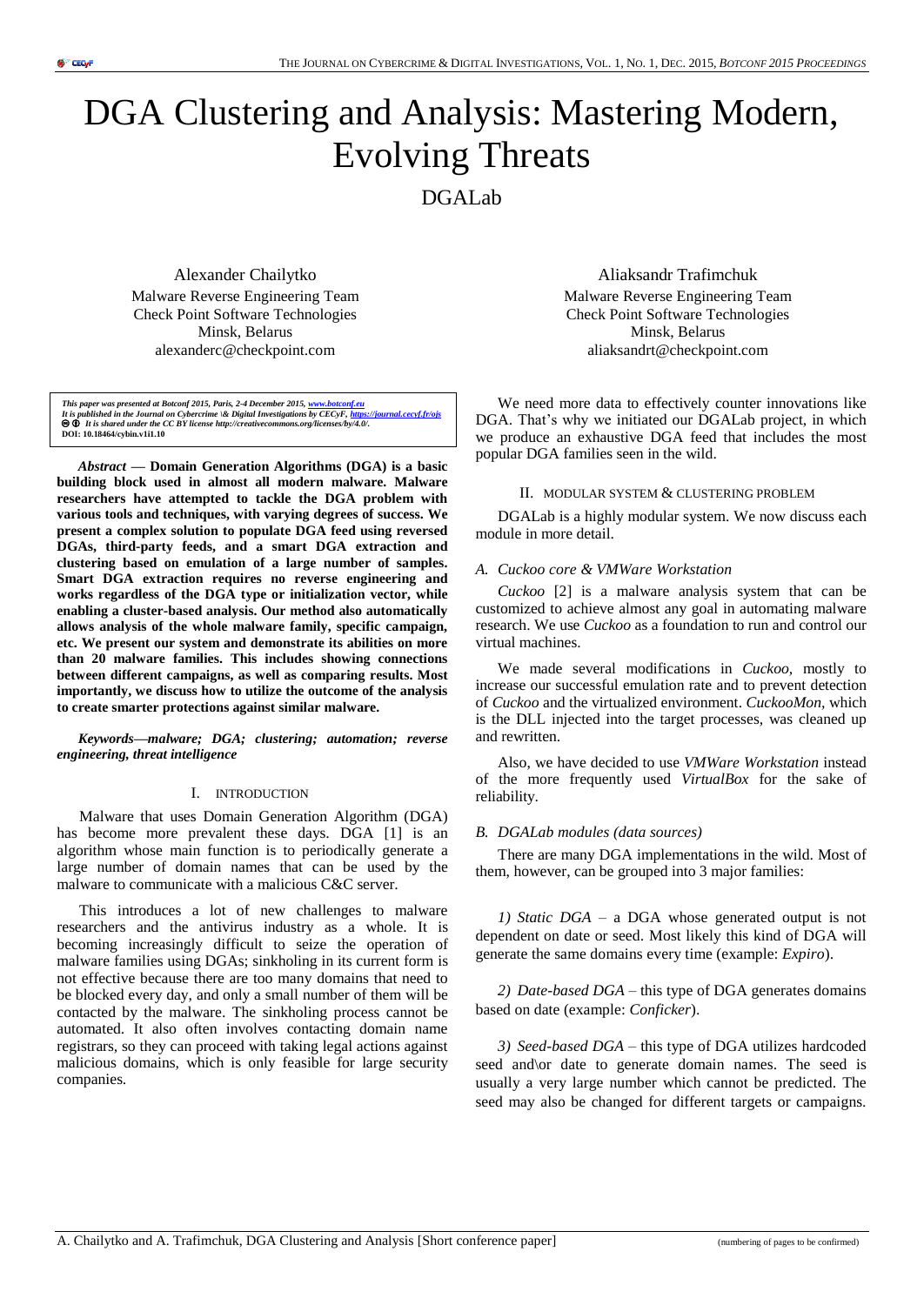Reimplementing the DGA algorithm is not sufficient to deal with that type of DGA; one needs to reverse engineer every new sample for each campaign, to extract the relevant seed or to emulate every such sample (example: *Tinba*).

We designed DGALab to be able to handle successfully each of these families and developed a separate module for each specific family.

A DGALab module is a Python script. There are 4 types of modules that DGALab supports:

#### *1. Static DGA module*

This is the simplest type of module. As stated previously, a static DGA generates constant domain names which do not depend on date or seed. We reverse engineer this malware only once and write the module. It will then generate domains automatically for our output feed.

## *2. Date-based DGA module*

As stated previously, the output of a date-based DGA is based on date and/or time. Malware that uses this type of DGA usually has a limited number of variants (usually between 1 and 5). We perform initial reverse engineering of each variant and implement the algorithm in Python. The scheduler then runs this module every N hours (usually N=24). Finally, we get the output DGA feed for every day. We can also pregenerate domains, for example, for 30 days in advance and save them for future use.

## *3. Emulation DGA module*

This is the most complex DGA and, consequently, the most interesting module type. As stated previously, emulation DGA utilizes the hardcoded seed and\or date to generate domains. The major problem is that the seed is usually represented as an integer (4 bytes), which means there are 4,294,967,295 possible variants of the DGA. We cannot predict which of these values will be hardcoded by the malware author into the samples that will appear in the wild. Bruteforcing and storing the results of domain generation for all 4,294,967,295 possible seed variants is definitely not feasible, especially when the malware, for example, outputs 5,000 domains for each variant for each day, resulting in a total of 21,474,836,470,000 domains per day.

We approached this differently. We prepared an environment that consists of our own DNS server on the host machine that accepts all DNS requests issued by the malware, and a bunch of specifically crafted virtual machines which are used for emulation and are controlled using modified version of *Cuckoo*.

Virtual machines are adopted for generating the entire list of domains that malware can produce. To achieve this, we implemented fixes for the following components of the Windows system:

- 1) NetBIOS name resolving
- 2) Microsoft Windows Sockets library
- 3) Different network related DLLs
- 4) *ZwDelayExecution* API

These fixes also allowed us to generate 4,000 domains in just **3 seconds**, while usual generation would take approximately **3 hours** (Tinba).

We then harvest all the samples (see III. Harvesting Samples for a detailed explanation) from the family that we are interested in, based on various detection parameters. These samples are placed in a queue.

The process of emulation runs in parallel. Each virtual machine takes one sample from the queue at a time. As soon as the emulation is finished, the VM moves on to the next sample in the queue.

When we run a malware sample, the result is a list of domains that are being generated. After performing some filtering, we take the first domain in that list and use it as a name for a category inside that family by appending a letter at the end. For example:

#### *spaines.pw\_A*

If we encounter another sample that has generated the same first domain, but has other domains that are different, this means that it uses a different seed, but has the same "initialization vector." We create another category for this sample, appending another letter. For example:

#### *spaines.pw\_B*

Another possible scenario is if we encounter a sample that generated the same domains that we saw previously in another category. The hash of that sample will be labeled with an existing category.

After we run a number of samples, we end up with a list of categories that we can sort by prevalence, last seen date, and other parameters.

For example, let's look at the Tinba malware family. At the moment of writing this paper, DGALab processed more than 67,000 samples. We've found 115 distinctive categories, for which we have generated domain lists. We believe we fully cover the Tinba family and its derivatives.

Below is the graph with the most prevalent categories of the Tinba malware family.